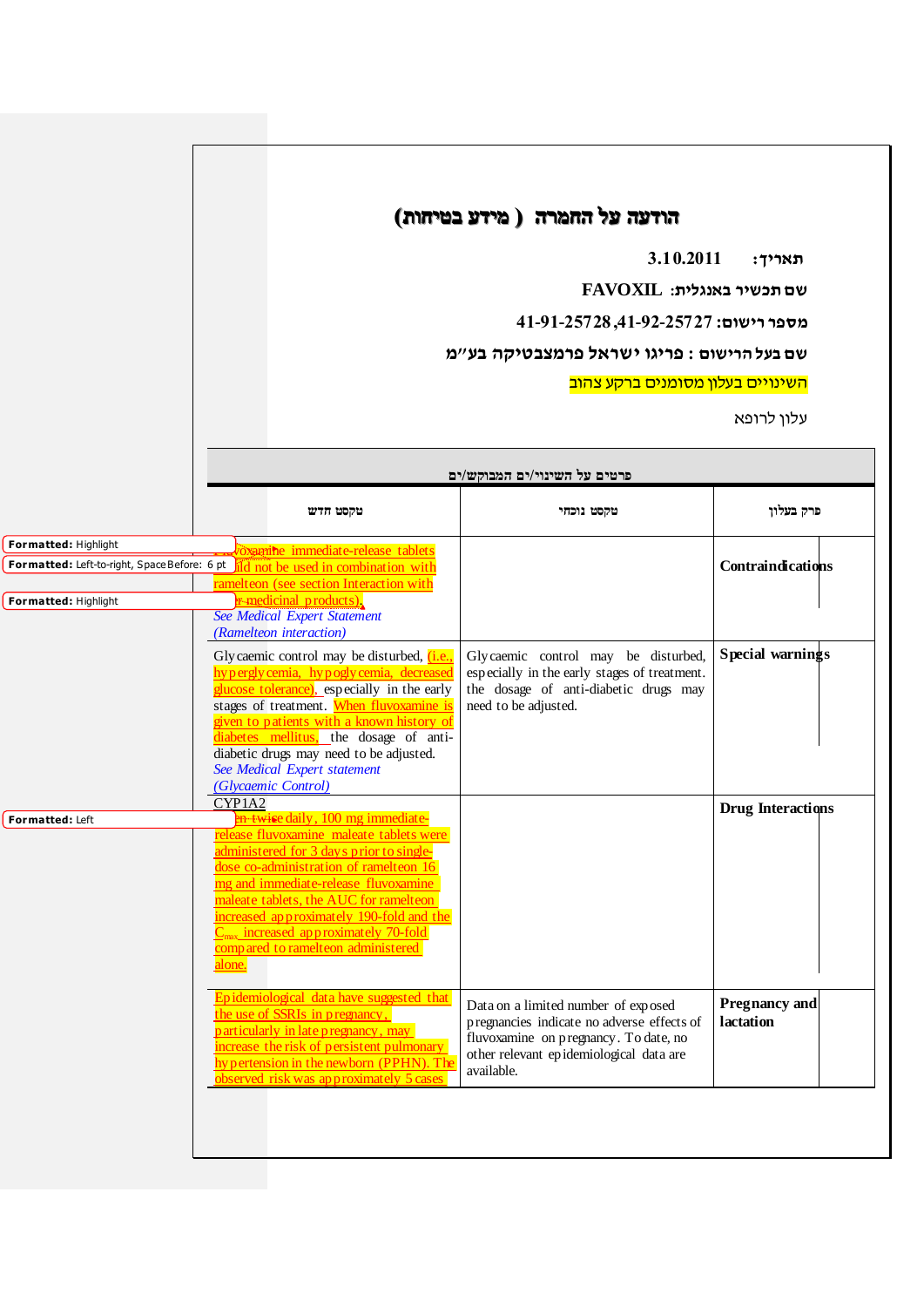|                                                                                                                             |                                                                                                                                                                                                                                                                                            | פרטים על השינוי/ים המבוקש/ים                                                                                                                     |                                    |  |
|-----------------------------------------------------------------------------------------------------------------------------|--------------------------------------------------------------------------------------------------------------------------------------------------------------------------------------------------------------------------------------------------------------------------------------------|--------------------------------------------------------------------------------------------------------------------------------------------------|------------------------------------|--|
|                                                                                                                             | טקסט חדש                                                                                                                                                                                                                                                                                   | טקסט נוכחי                                                                                                                                       | פרק בעלון                          |  |
|                                                                                                                             | per 1000 pregnancies. In the general<br>population 1 to 2 cases of PPHN per 1000<br>pregnancies occur.<br><b>See Medical Expert Statement</b><br>(PPHNFU)                                                                                                                                  |                                                                                                                                                  |                                    |  |
|                                                                                                                             | Endocrine disorders:<br>Hyperprolactinemia, inappropriate<br>antidiuretic hormone secretion<br><b>See Medical Expert</b><br>Statement(Hyperprolactinemia)                                                                                                                                  | Endocrine disorders:<br>inappropriate antidiuretic hormone<br>secretion                                                                          | Undesirable effects                |  |
|                                                                                                                             | Renal and urinary disorders: Micturition<br>disorder (including urinary retention,<br>urinary incontinence, frequency<br>pollakiuria, nocturia and enuresis)<br><b>See Medical Expert Statement</b><br>(Frequency Pollakiuria Replacement)                                                 | Renal and urinary disorders: Micturition<br>disorder (including urinary retention,<br>urinary incontinence, frequency, nocturia<br>and enuresis) |                                    |  |
| Formatted: Font: 11 pt, ComplexScript Font:<br>$11$ pt<br>Formatted: Font: 11 pt, ComplexScript Font:<br>$11$ pt            | roductive system and breast disorders:<br>rgasmia, menstrual disorders (such as<br>northéa, hypomenorrhea,<br>orrhagia, menorrhagia)                                                                                                                                                       | Reproductive system and breast disorders:<br>Anorgasmia,                                                                                         |                                    |  |
| Formatted: Font: 11 pt, ComplexScript Font:<br>11 pt<br>Formatted: Highlight<br>Formatted: Font: 11 pt, ComplexScript Font: | <b>Medical Expert Statement</b><br>enstrual Disorders)                                                                                                                                                                                                                                     |                                                                                                                                                  |                                    |  |
| $11$ pt<br>Formatted: Highlight<br>Formatted: Left                                                                          | s effects:<br>emiólogical studies, mainly<br>worted in patients 50 years of age and<br>show an increased risk of bone<br>fractures in patients receiving SSRIs and<br>TCAs. The mechanism leading to this risk<br>is unknown.<br>See Medical Expert Statement<br>(Altered Bone Metabolism) |                                                                                                                                                  |                                    |  |
| Formatted: Highlight<br>Formatted: Left-to-right<br>Formatted: Font: Italic, Fontcolor: Blue,<br>ComplexScript Font: Italic | <b>Examine</b> has a high affinity for<br>a-1 receptors, where it acts as an<br>agonist at therapeutic doses.<br><b>See Clincial Expert Statement</b><br>ma.1 receptor)                                                                                                                    |                                                                                                                                                  | Pharmacodynamic<br>properties      |  |
|                                                                                                                             | Do not store above 25°C.<br>Store in the original package in order to<br>protect from light.<br>See supportive documentation:<br>Storage change Statement April 2011<br>Photostability Data 100 mg                                                                                         | Do not store above 25°C.<br>Store in the original package in order to<br>protect from light.                                                     | Special precautions for<br>storage |  |